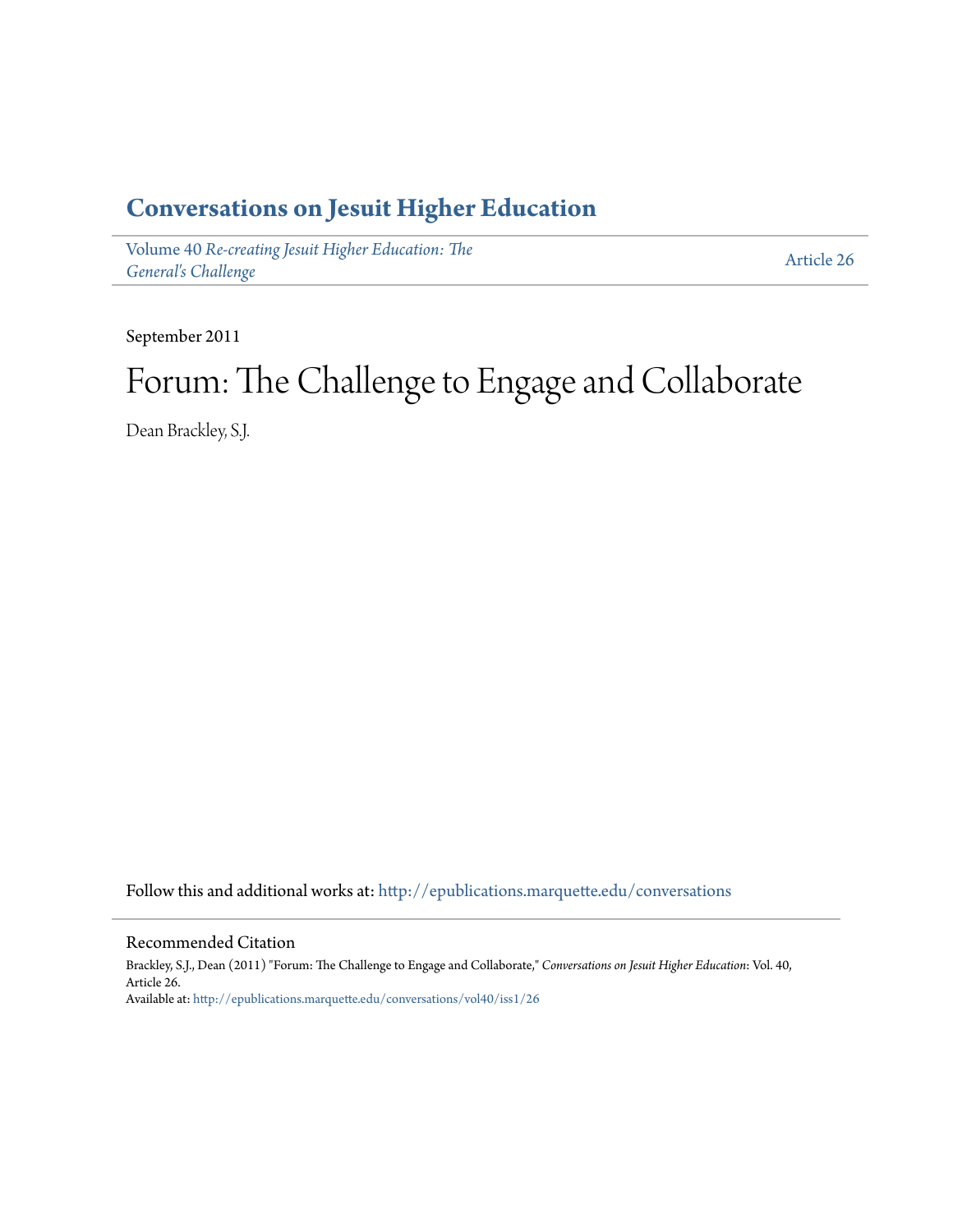

## **THE CHALLENGE TO ENGAGE AND COLLABORATE**

*Being reasonable takes more than pure reason.*

#### **Dean Brackley, S.J.**

dolfo Nicolás concluded his address last<br>year in Mexico by wondering whether<br>Jesuits ought to be sponsoring higher<br>education at all today. At a minimum, he<br>said, Jesuits and colleagues have to re-<br>invent that misyear in Mexico by wondering whether Jesuits ought to be sponsoring higher education at all today. At a minimum, he said, Jesuits and colleagues have to reinvent that mis-

sion. I am not up to that challenge, but let me make a modest start by addressing the three issues the Jesuit general cited in structuring his remarks. He said that our global context requires (1) depth of thought and imagination in the face of a spreading superficiality, (2) networking our institutions in a global social project to address "frontier challenges" and (3) sharing resources in a "ministry" of research to help transform people and societies.

In El Salvador we receive a steady stream of visiting U.S. students who are subject to that globalizing superficiality. The gospel of triviality also bombards

our own mostly middle-class students at the UCA. The advantage of the latter is that the surrounding suffering and injustice helps to center them, if they let the life-anddeath issues move them as they should. When they or our visitors engage their undernourished, underemployed neighbors here, cognitive clouds disperse; they see more clearly what is important in life and what is right and wrong, true and false. We remind visiting students that Central America is an "average" place by global quality-of-life standards, a good sample of how the world fares today. They return to the U.S. with powerful questions, which can focus their future study. The big answers only stick, after all, when you have the questions. Even while here, many find themselves asking that biggest question: If this is how the world is, how do I want to spend my life?

Ignacio Ellacuría understood how the "poor with spirit" point the way forward in confusing times like these. Engaging those he called the crucified peoples broadens our horizons, erodes bias, fills in blind spots. This is indispensable for educational excellence, integrally understood. We cannot pursue that with our backs to the crucified peoples.

That other Ignatius, from Loyola, understood this. He attracts today, because, more than doctrines, he offers us a path for searching for the truth, one that humanizes, as people of different faiths and of no faith discover. He saw clearly that being reasonable takes more than pure reason. We can reason, rigorously, on a foundation of biased assumptions, rooted in commitments we scarcely acknowledge. Reason integrally considered is rooted in



Left: Former Casa students talk with the UCA president Michael Engh, S.J., about the impact of the program.

Below: Dean Brackely, S.J., shares the story of the Martyrs.